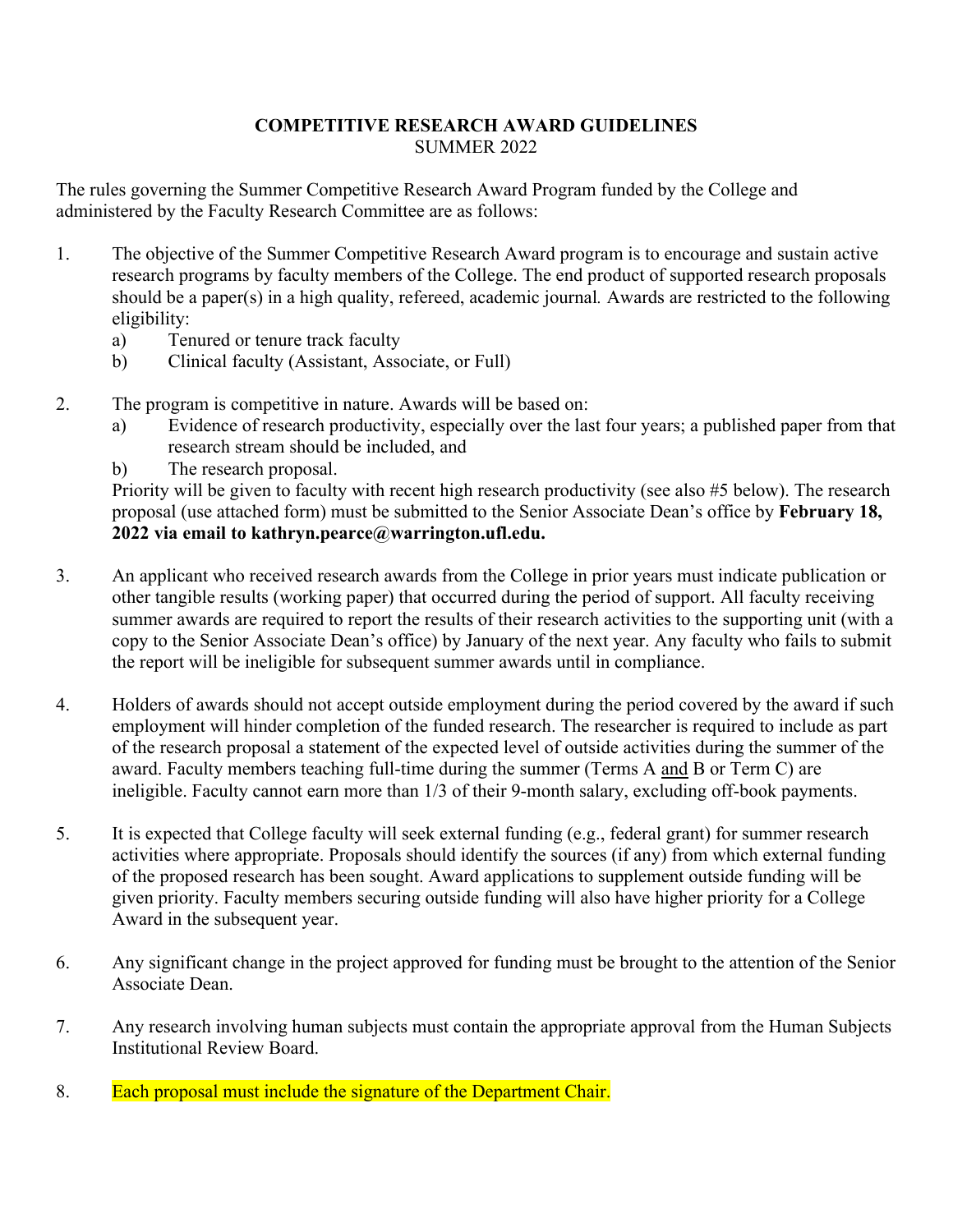- 9. Research awards will be made in June of each year as a one-time payment (AWD/RSA). Only the research proposals that are deemed worthy of support by the College's Research Committee will be funded by the college.
	- a) Tenured / Tenure accruing faculty: ull research awards will be in the amount up to 20% of the faculty member's nine-month salary, not to exceed \$60,000. Partial research awards are \$25,000 but may vary based on the committee's recommendation. Award amounts are subject to change. Non-state funds will be used to pay competitive awards. Departments may choose to add to a college award or completely fund a research award not granted by the college.
	- b) Clinical Faculty: Full research award \$25,000. No partial awards will be available. Award amounts are subject to change. Non-state funds will be used to pay competitive awards. Departments may choose to add to a college award or fund a research award not granted by the college.